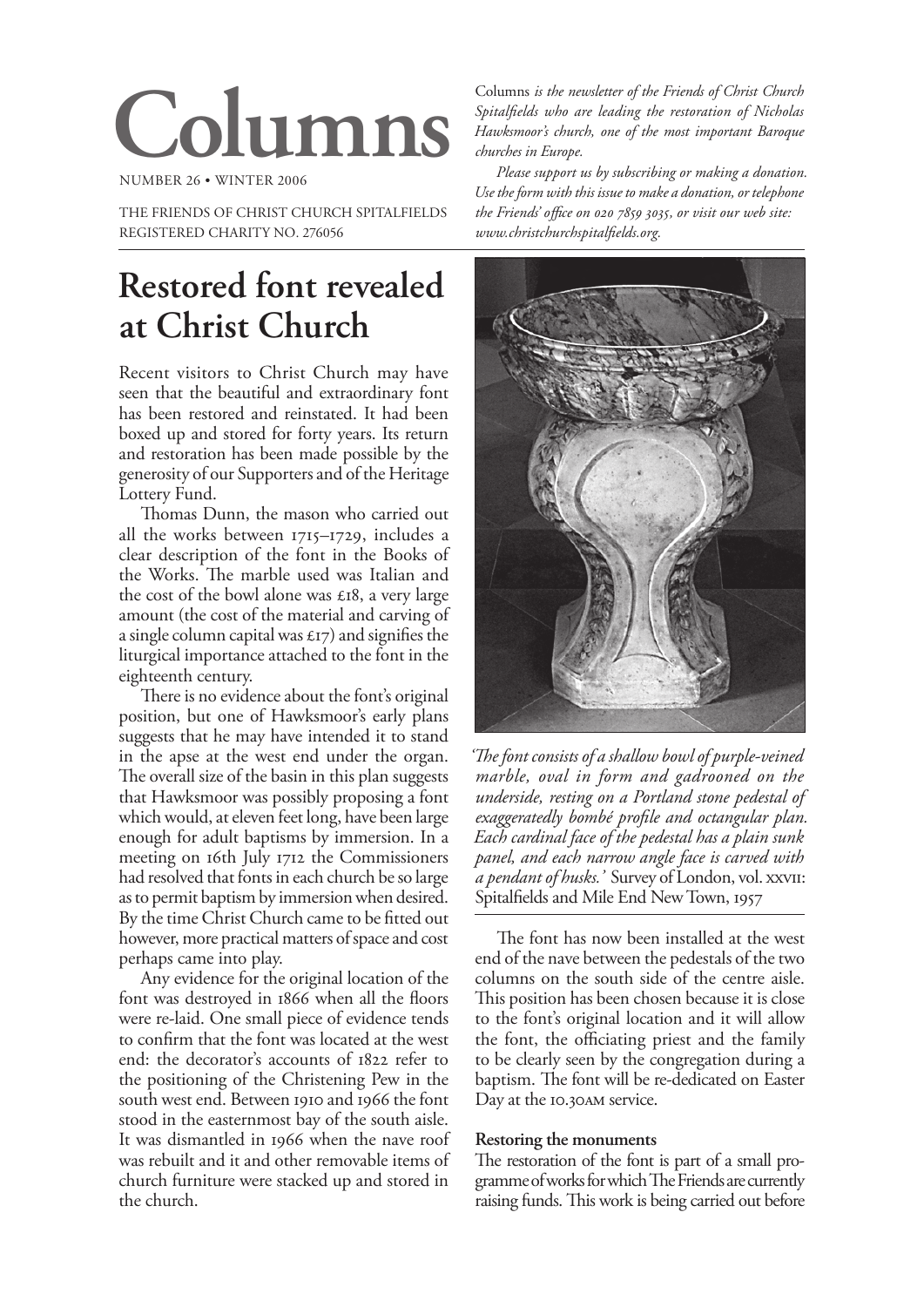the two remaining major projects: the restoration of the Richard Bridge organ and of the crypt.

One of the largest items in this programme is the cleaning and conservation of the monuments. The two most important monuments in the church are those conspicuously placed against the quadrant walls flanking the altar recess. They are of great artistic value and quality. At present, their woeful condition stands out in stark contrast to the results of the care and attention that has been taken on restoring the fabric of Hawksmoor's masterpiece. Their prominent position in the building makes them immediately noticeable by every person who visits Christ Church.

With advice from the Council for the Care of Churches a programme of works has been agreed in line with best conservation practice focussing on sympathetic cleaning of the surfaces of the monuments. When restored, the monuments will once again make a glorious frame to the Sanctuary, the focus of the church. Other items include works which are largely unseen such as electrical supplies for performance lighting and further works in the ringing chamber. It made economic and strategic sense not to do these items until after the main building contract and now is the time do them. The works can be carried out item by item, thereby minimizing the disruption to the smooth running of the building.

## **The Friends still need your support!**

We urgently need help to raise funds to carry out these works and your support is vital. The whole programme is £90,000 of which we have already raised  $\pounds$ 65,000 and much of this programme will be achieved with support from the original Heritage Lottery Fund grant. However, in order to draw down the pledged HLF funds, the Friends must raise the matching monies. As the gearing on this is very generous, it means your donation is worth four times its face value; if in addition you gift aid it, this makes your donation worth five times its original value. So please consider supporting the Friends. Every contribution is valuable and greatly appreciated.

## **Date for your diary**

#### **Tour of Hawksmoor's London churches**

The Friends are arranging another tour of Hawksmoor's London churches on Saturday 13th May. We are delighted to have as our expert guide William Palin, Assistant Curator at Sir John Soane's Museum. These tours are very popular so please book early.



*The monument to Edward Peck (d.1736), one of the commissioners appointed by Parliament under the Fifty New Churches Act, and who laid the foundation stone of Christ Church. Erected in 1737, it is by Thomas Dunn, stone mason of Christ Church.*

## **Restoring the Richard Bridge Organ of 1735**

The restoration of this historic instrument is understandably attracting great interest. Discussions involving the parish, Friends, conservation bodies, the diocese of London and potential funders are going forward in order to produce in the near future a definitive scheme for the organ's restoration. Its completion will crown the success of a restoration project which has seen Hawksmoor's great church brought back from the brink of disaster. As one of Britain's greatest historical musical instruments, and one of European significance, it will play its part in bringing life, spirit and artistic activity to Spitalfields.

The Friends have already raised  $\epsilon$ 60,000 for this project. If you think you can help, please consider making a donation. You can donate by filling in the form in this issue of *Columns* or by visiting our website. Thank you.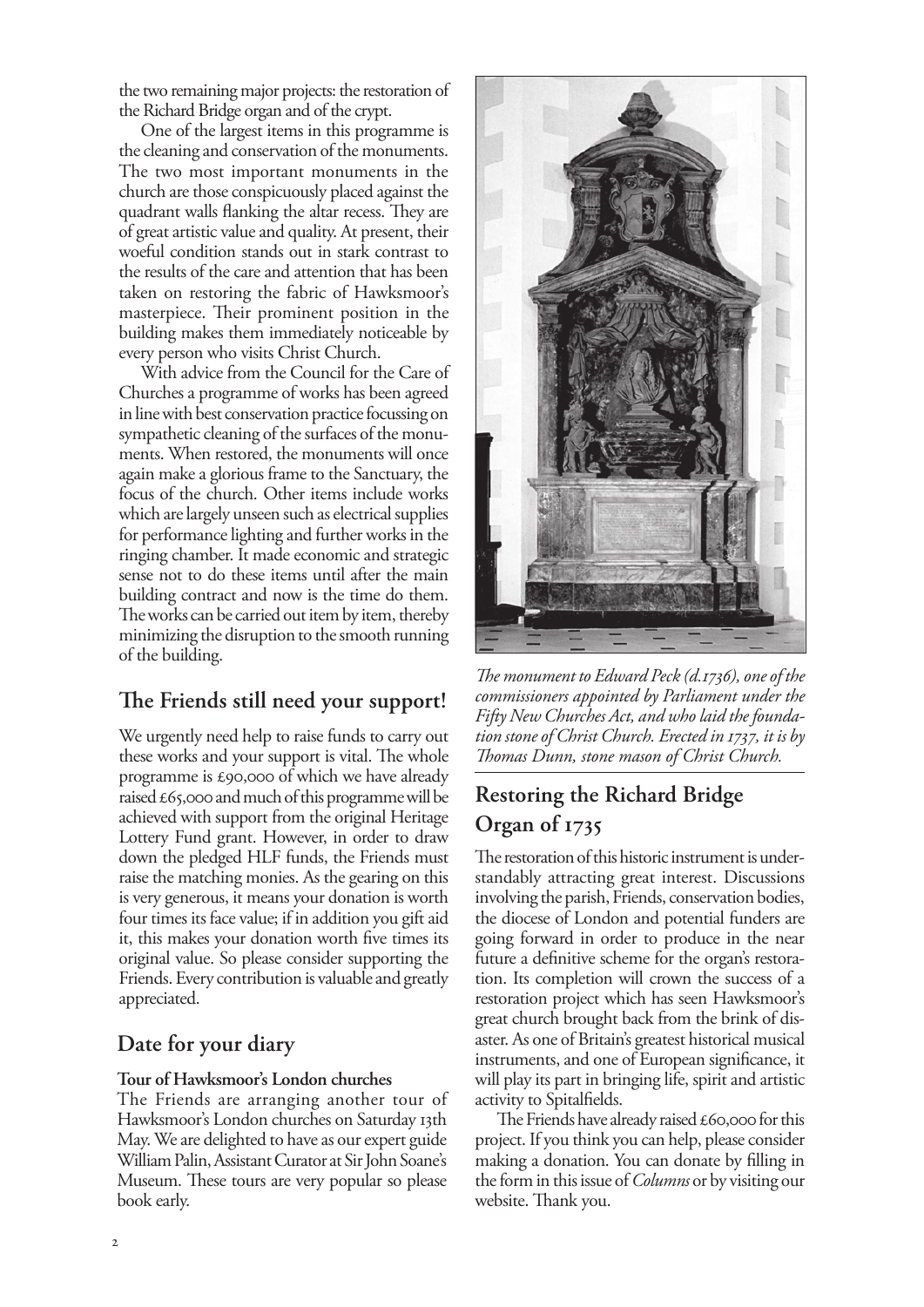## **Recent gifts**

The Friends are grateful for the generosity of the many individuals and organisations who support the Restoration Appeal. We value donations large and small. Thank you. We would also like to take this opportunity to thank publicly all those who give to the restoration by standing order, thereby saving us paperwork and money.

In addition to those who have given to the floor and chair appeals, who will be recorded in a special book, and those who prefer to remain anonymous, we would like to thank the following for their recent donations.

| Gifts of $\pounds 25$ and over     | Mr I T Tower                              |
|------------------------------------|-------------------------------------------|
| George Allan*                      | Nigel Trippett                            |
| The Hon Nicholas Assheton          | John Walton*                              |
| Mr & Mrs K Baker                   |                                           |
| <b>Bancroft Library</b>            | Gifts of $\epsilon$ 100 and over          |
| Cynthia Butterworth                | Byrne Charitable Trust*                   |
| William Clarke*                    | John Clay*                                |
| The Cook & The Butler Event Co Ltd | Ralph Cunningham                          |
| Peter Currie                       | Gillian Figures*                          |
| The Revd Alex Dick                 | Duncan McKay                              |
| Patricia Drummond                  | Ann Norman-Butler                         |
| Dr Julia Ellis                     | Royal Academy of Music                    |
| Richard Foulkes*                   | The Sainer Charity*                       |
| Richard Garnett*                   | Mr GHB Tregear*                           |
| Malcolm Graham                     |                                           |
| Colston Hartley                    | Gifts of $\pounds$ 200 and over           |
| Helen Hughes                       | Geoffrey Collens*                         |
| Kate Jenkins*                      | Concordia*                                |
| Mary Lambert                       | <b>Herbert Smith Solicitors</b>           |
| Mr & Mrs BS Levy                   | Howard Kingsbury                          |
| Dr Margaret Lunnon                 | Donations in memory of Ian Mackenzie-Kerr |
| Kath McKenna                       | The Modiano Charitable Trust              |
| Simon Mosley                       | John Peck                                 |
| Martin Plaut*                      | Pauline Pinder                            |
| <b>Hazel Roberts</b>               |                                           |
| <b>Jill Roberts</b>                | Gifts of $\epsilon$ 500 and over          |
| James Ryan                         | Allan Murray-Jones                        |
| <b>Christian Steer</b>             | Miss Hazel M Wood Charitable Trust*       |
| David Strachan                     | Worshipful Company of Constructors        |
| Dr Henry Summerson                 | Charitable Trust                          |
| Mr & Mrs S Summerson*              |                                           |
| Barry Sutton <sup>*</sup>          | *For the Richard Bridge Organ Appeal      |
|                                    |                                           |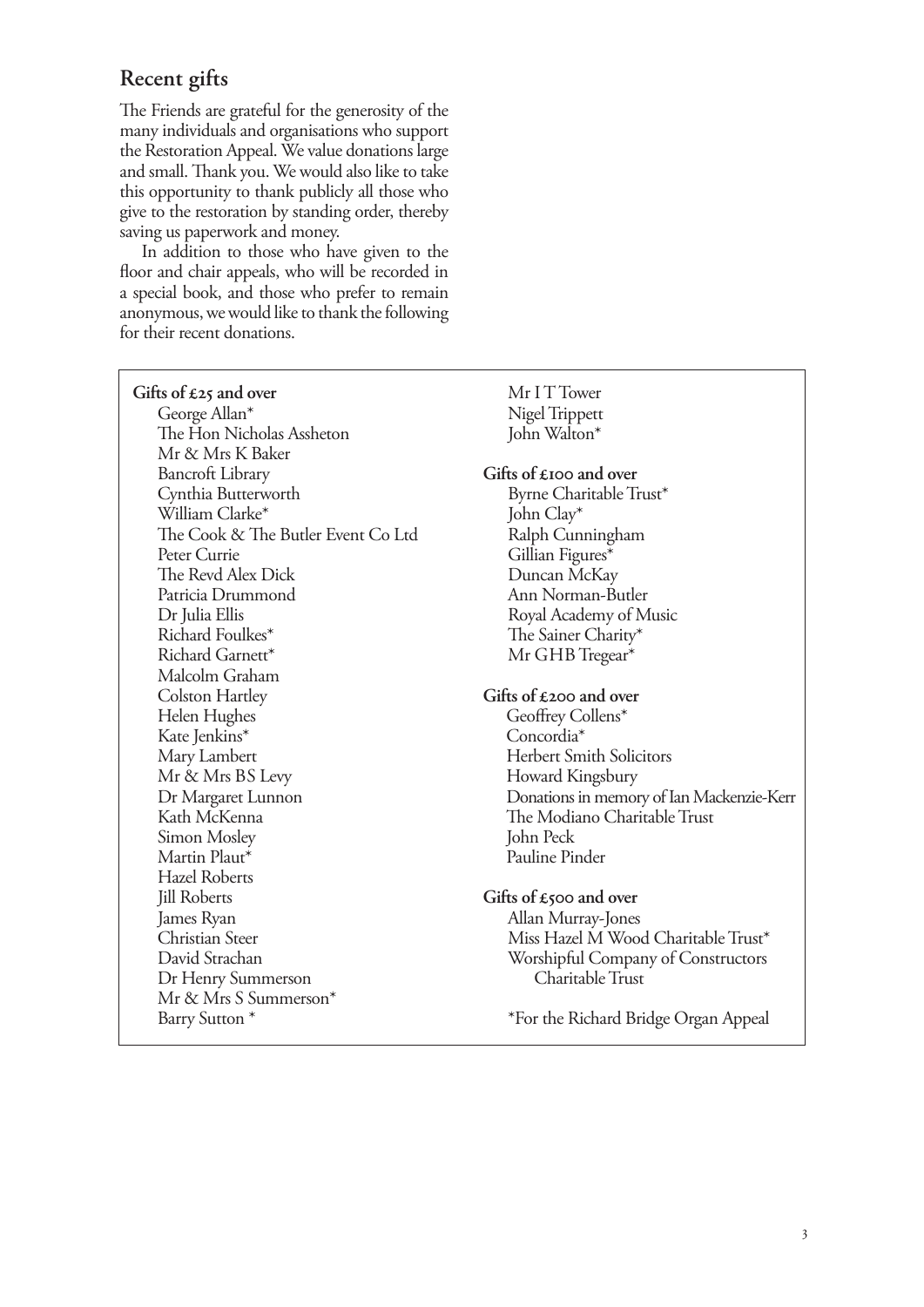## **How to support the Friends**

To become an acknowledged Supporter of the Friends of Christ Church Spitalfields please make a minimum annual donation of  $\mathcal{L}25$  ( $\mathcal{L}30$  for overseas). You can contribute towards the restoration of Christ Church or the Richard Bridge Organ. Supporters receive the Friends' newsletter *Columns*  and advance notice of tours, lectures and other special events that the Friends organise. **Standing Order** Your bank and account details: To ............................................................... Bank of ........................................................................... ................................................................................ ................................................................................ ......................................................... Bank address Sort code ......–......–...... A/c no ............................ You can give money in several ways: by **payroll giving** through Give As You Earn with a **credit or debit card** through our web site. Or, by completing the appropriate parts of this page: by **standing order** (helping us to plan ahead and keep down administrative costs) by bank or CAF **cheque**. Please pay to the Royal Bank of Scotland plc of 62‒63 Threadneedle Street, London EC2R 8LA, sort code 15–10–00 for the credit of The Friends of Christ Church Spitalfields Account No. 13075487 the sum of: £ .............. each ❑ month ❑ quarter ❑ year starting on dd/mm/yy (no earlier than one month from today, please) until further notice. This donation is in addition to\*/replaces\* previous Standing Orders, if any, in favour of the Charity. The Friends will process Standing Orders and forward them to your bank. \**delete as applicable* **Please complete the sections below:**

#### **I enclose my cheque for:**

 $\Box$  £25  $\Box$  £30  $\Box$  £250  $\Box$  £1,000  $\Box$  other £......

Please make cheques payable to: The Friends of Christ Church Spitalfields.

#### **Please complete the sections below:**

giftaid it

If you are a UK taxpayer please Gift Aid your donation and increase your gift by 28% at no extra cost to you. For every  $\epsilon$  that you give to us, we can reclaim the tax to make your donation worth  $\pounds$ 1.28 through the Gift Aid scheme if you sign the Gift Aid declaration.

❑ I am a UK taxpayer and would like the Friends of Christ Church Spitalfields to treat all donations I make since 6 April 2000 (and until I notify you otherwise) as Gift Aid donations. I understand that I must have paid an amount of Income Tax or Capital Gains Tax equal to the tax you reclaim on my donations.

Signature ..............................................................

For further information about Gift Aid, visit HM Revenue and Customs' website: www.hmrc.gov.uk/leaflets/ir65.htm

Please allocate my donation towards the restoration of:

❑ Christ Church Spitalfields ❑ The Richard Bridge Organ

The Friends would like to acknowledge gifts of  $\epsilon$ 25 or more in *Columns*, but if you wish to remain anonymous please tick the box below :

❑ Please do not print my name in *Columns*

Data Protection Act 1998: the information you provide will only be used by the Friends of Christ Church Spitalfields and will not be passed to any other organisations.

**Thank you. Please return the completed page to:** FOCCS, FREEPOST, LONDON EI 6BR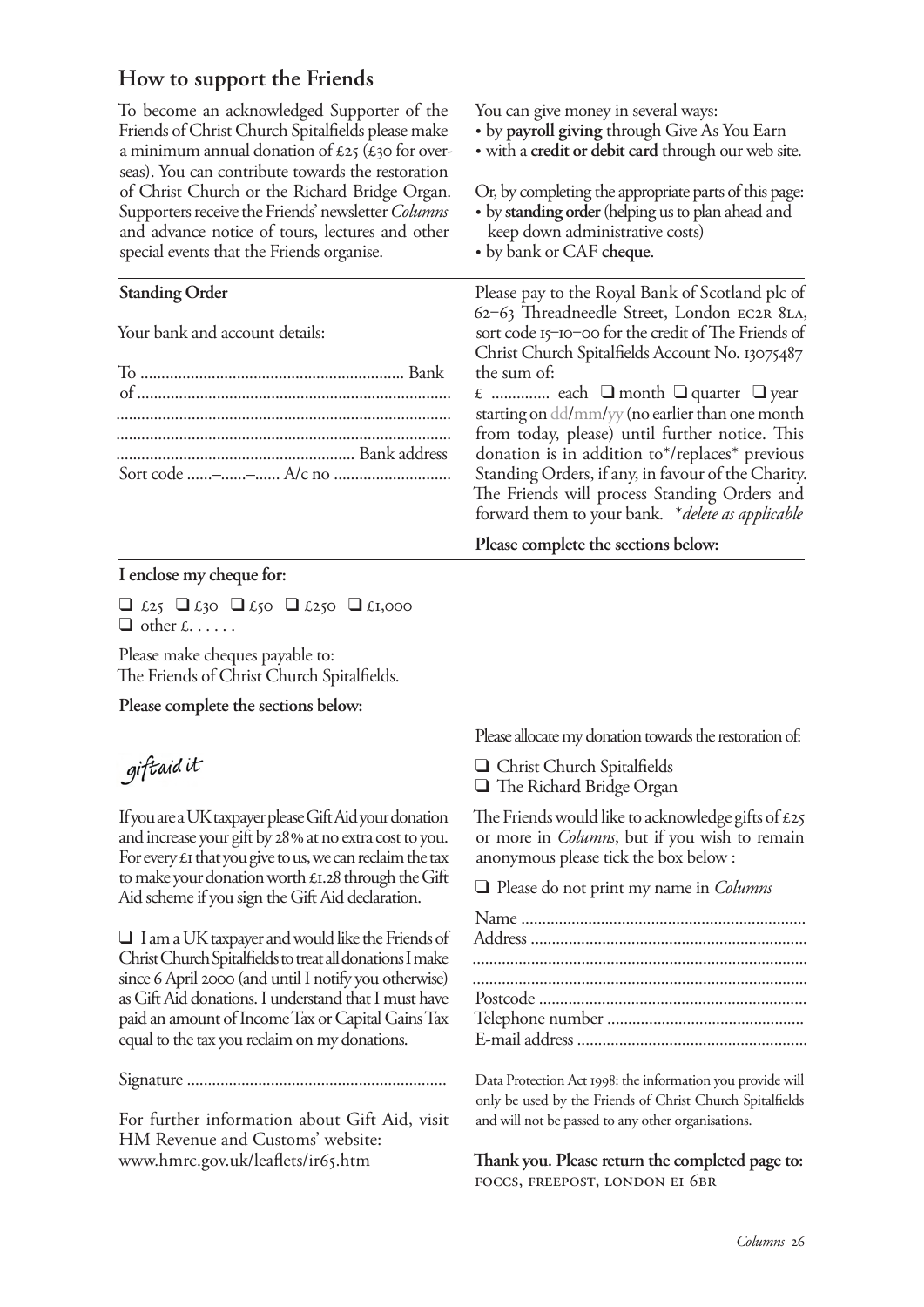## **Awards**

Supporters will be pleased to hear that the restoration of Christ Church Spitalfields has been recognised with two further awards.

#### **Georgian Group Architectural Awards 2005**

Christ Church Spitalfields won the 2005 Georgian Group Architectural Award for Restoration of a Georgian Church. Seven winners were presented with these awards by HRH Princess Alexandra at Christie's, London swi on Tuesday ist November 2005. These conservation awards, sponsored by Savills, recognise excellence in the restoration of Georgian buildings.



#### **The Wood Awards 2005**

Launched in 1971 as the Carpenters' Award this is now Britain's premier award for the use of wood in buildings.

Christ Church was judged the winner in the Conservation/Restoration category for the 2005 Wood Awards. The awards were presented on 19th October at Carpenters' Hall in London by Sir Michael Latham, Chairman of CITB-Construction Skills.

The restoration of Christ Church Spitalfields drew high praise from the judges: 'It is evident that a very high level of workmanship has been used … great attention to detail. This is one of the most impressive pieces of architecture in London and has been extremely well restored … the quality of the finish is superb.'

Christ Church had already received the special award for 'A Glorious Restoration' from the Royal Fine Art Commission Trust's 'Building of the Year Award 2005' (reported in the last edition of *Columns*), and the Commendation in the Stone Federation's Natural Stone Awards in 2004.

## **Visiting Christ Church**

The opening times at Christ Church have been extended and are now:

Sunday: Service 10.30AM, open to public IAM-4PM. Monday: II AM–2PM if not in use for service or event\*

Tuesday: IIAM-4PM (12 noon: guided tour sometimes available\*)

Wednesday–Friday IIAM–2PM, if not in use for service or event<sup>\*</sup>

\*Please call in advance to check: 020 7377 6793.

Postcards and publications are on sale at the church on Tuesdays and Sundays.

The Parish is organising volunteers to be on duty in the church and sell cards and publications. If you can spare an hour or two on a weekly or monthly basis, or you would like some more information please contact Kim Gooding, 020 7377 6793, or at welcomeofficer@christchurchspitalfields.org.uk.

## **Back up support**

The Friends' office is run with a small number of staff in order to keep our overhead costs to a minimum.

#### **Volunteers**

If you would like to get involved with the Friends in a practical way, and you could spare a few hours of your time, why not come and help us?

We are looking for volunteers for help during office hours, particularly to help with the mailings. We also need people to help at our special events. Please contact the Friends' office if you are interested: 020 7859 3035.

## **Thank you**

The campaign to restore Christ Church relies on the support of many people. The Friends would like to thank law firm Ashurst for generously providing an office; for printing this edition of *Columns* and other printed material. The Friends would like to thank Broadgate West for storing the Christ Church pulpit while we raise funds for its repair. Thank you to our volunteers who come and help both in the office and at special events. We are particularly grateful to Fiona Ligonnet and Gill Hernon who provide reliable and regular back up in the office throughout the year.